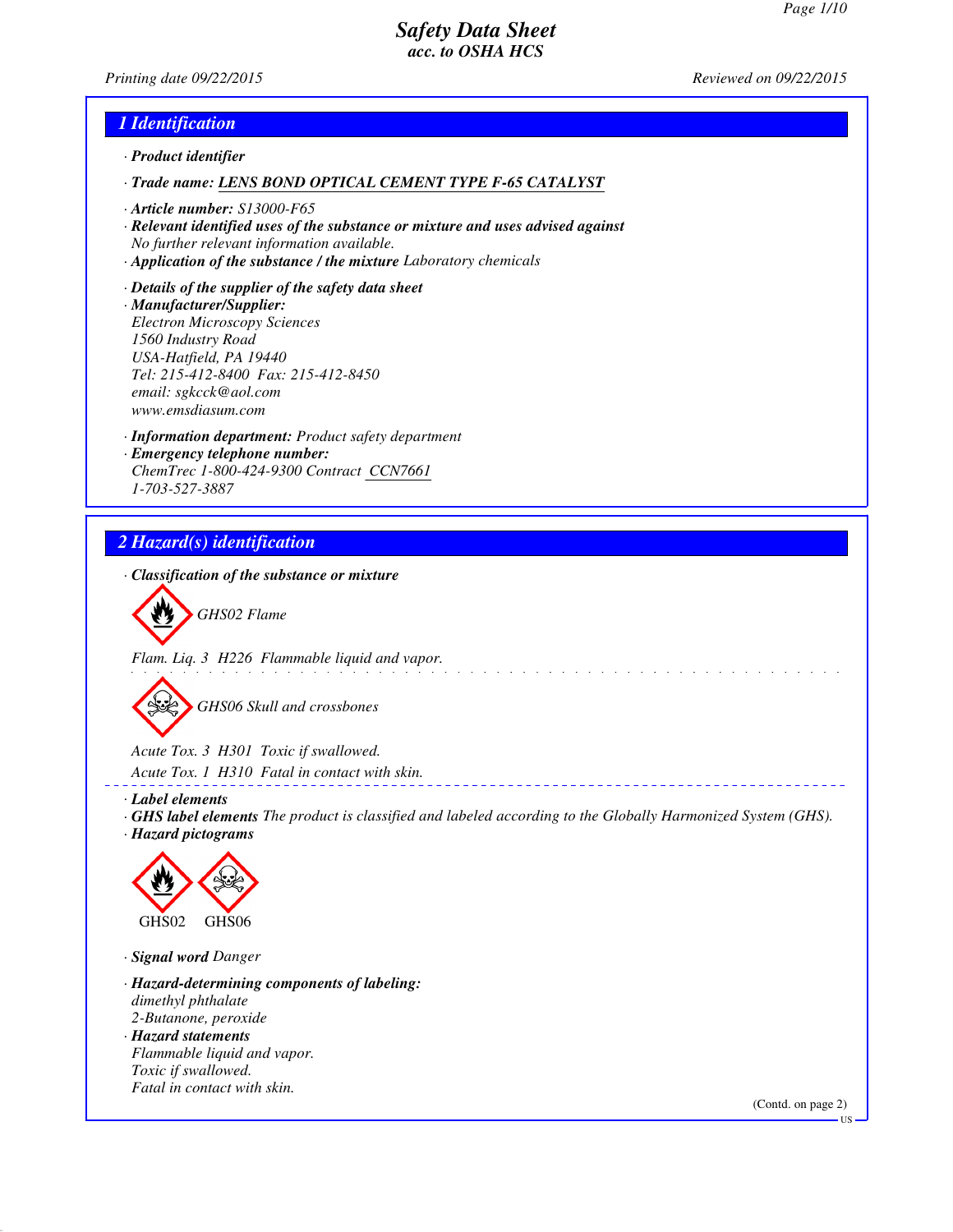*Printing date 09/22/2015 Reviewed on 09/22/2015*

# *Trade name: LENS BOND OPTICAL CEMENT TYPE F-65 CATALYST*

| Keep away from heat/sparks/open flames/hot surfaces. - No smoking.<br>Use explosion-proof electrical/ventilating/lighting/equipment.<br>Wear protective gloves / eye protection / face protection.<br>Wear protective gloves / protective clothing.<br>Ground/bond container and receiving equipment.<br>Do not get in eyes, on skin, or on clothing.<br>Keep container tightly closed.<br>Use only non-sparking tools.<br>Take precautionary measures against static discharge.<br>Wash thoroughly after handling.<br>Do not eat, drink or smoke when using this product.<br>If swallowed: Immediately call a poison center/doctor.<br>IF ON SKIN (or hair): Remove/Take off immediately all contaminated clothing. Rinse skin with water/shower.<br>Specific treatment (see on this label).<br>Rinse mouth.<br>In case of fire: Use for extinction: CO2, powder or water spray.<br>Take off immediately all contaminated clothing and wash it before reuse.<br>Store locked up.<br>Store in a well-ventilated place. Keep cool.<br>Dispose of contents/container in accordance with local/regional/national/international regulations.<br>· Classification system:<br>$\cdot$ NFPA ratings (scale $0 - 4$ )<br>$Health = 4$<br>$Fire = 2$<br>$Reactivity = 0$<br><b>HEALTH</b><br>$\sqrt{3}$<br>$Health = 3$<br> 2 <br><b>FIRE</b><br>$Fire = 2$<br>$Reactivity = 0$<br><b>REACTIVITY</b> 0<br>· PBT: Not applicable.<br>· Chemical characterization: Mixtures |                                                                                    | (Contd. of page 1) |
|------------------------------------------------------------------------------------------------------------------------------------------------------------------------------------------------------------------------------------------------------------------------------------------------------------------------------------------------------------------------------------------------------------------------------------------------------------------------------------------------------------------------------------------------------------------------------------------------------------------------------------------------------------------------------------------------------------------------------------------------------------------------------------------------------------------------------------------------------------------------------------------------------------------------------------------------------------------------------------------------------------------------------------------------------------------------------------------------------------------------------------------------------------------------------------------------------------------------------------------------------------------------------------------------------------------------------------------------------------------------------------------------------------------------------------------------------------------|------------------------------------------------------------------------------------|--------------------|
|                                                                                                                                                                                                                                                                                                                                                                                                                                                                                                                                                                                                                                                                                                                                                                                                                                                                                                                                                                                                                                                                                                                                                                                                                                                                                                                                                                                                                                                                  | · Precautionary statements                                                         |                    |
|                                                                                                                                                                                                                                                                                                                                                                                                                                                                                                                                                                                                                                                                                                                                                                                                                                                                                                                                                                                                                                                                                                                                                                                                                                                                                                                                                                                                                                                                  |                                                                                    |                    |
|                                                                                                                                                                                                                                                                                                                                                                                                                                                                                                                                                                                                                                                                                                                                                                                                                                                                                                                                                                                                                                                                                                                                                                                                                                                                                                                                                                                                                                                                  |                                                                                    |                    |
|                                                                                                                                                                                                                                                                                                                                                                                                                                                                                                                                                                                                                                                                                                                                                                                                                                                                                                                                                                                                                                                                                                                                                                                                                                                                                                                                                                                                                                                                  |                                                                                    |                    |
|                                                                                                                                                                                                                                                                                                                                                                                                                                                                                                                                                                                                                                                                                                                                                                                                                                                                                                                                                                                                                                                                                                                                                                                                                                                                                                                                                                                                                                                                  |                                                                                    |                    |
|                                                                                                                                                                                                                                                                                                                                                                                                                                                                                                                                                                                                                                                                                                                                                                                                                                                                                                                                                                                                                                                                                                                                                                                                                                                                                                                                                                                                                                                                  |                                                                                    |                    |
|                                                                                                                                                                                                                                                                                                                                                                                                                                                                                                                                                                                                                                                                                                                                                                                                                                                                                                                                                                                                                                                                                                                                                                                                                                                                                                                                                                                                                                                                  |                                                                                    |                    |
|                                                                                                                                                                                                                                                                                                                                                                                                                                                                                                                                                                                                                                                                                                                                                                                                                                                                                                                                                                                                                                                                                                                                                                                                                                                                                                                                                                                                                                                                  |                                                                                    |                    |
|                                                                                                                                                                                                                                                                                                                                                                                                                                                                                                                                                                                                                                                                                                                                                                                                                                                                                                                                                                                                                                                                                                                                                                                                                                                                                                                                                                                                                                                                  |                                                                                    |                    |
|                                                                                                                                                                                                                                                                                                                                                                                                                                                                                                                                                                                                                                                                                                                                                                                                                                                                                                                                                                                                                                                                                                                                                                                                                                                                                                                                                                                                                                                                  |                                                                                    |                    |
|                                                                                                                                                                                                                                                                                                                                                                                                                                                                                                                                                                                                                                                                                                                                                                                                                                                                                                                                                                                                                                                                                                                                                                                                                                                                                                                                                                                                                                                                  |                                                                                    |                    |
|                                                                                                                                                                                                                                                                                                                                                                                                                                                                                                                                                                                                                                                                                                                                                                                                                                                                                                                                                                                                                                                                                                                                                                                                                                                                                                                                                                                                                                                                  |                                                                                    |                    |
|                                                                                                                                                                                                                                                                                                                                                                                                                                                                                                                                                                                                                                                                                                                                                                                                                                                                                                                                                                                                                                                                                                                                                                                                                                                                                                                                                                                                                                                                  |                                                                                    |                    |
|                                                                                                                                                                                                                                                                                                                                                                                                                                                                                                                                                                                                                                                                                                                                                                                                                                                                                                                                                                                                                                                                                                                                                                                                                                                                                                                                                                                                                                                                  |                                                                                    |                    |
|                                                                                                                                                                                                                                                                                                                                                                                                                                                                                                                                                                                                                                                                                                                                                                                                                                                                                                                                                                                                                                                                                                                                                                                                                                                                                                                                                                                                                                                                  |                                                                                    |                    |
|                                                                                                                                                                                                                                                                                                                                                                                                                                                                                                                                                                                                                                                                                                                                                                                                                                                                                                                                                                                                                                                                                                                                                                                                                                                                                                                                                                                                                                                                  |                                                                                    |                    |
|                                                                                                                                                                                                                                                                                                                                                                                                                                                                                                                                                                                                                                                                                                                                                                                                                                                                                                                                                                                                                                                                                                                                                                                                                                                                                                                                                                                                                                                                  |                                                                                    |                    |
|                                                                                                                                                                                                                                                                                                                                                                                                                                                                                                                                                                                                                                                                                                                                                                                                                                                                                                                                                                                                                                                                                                                                                                                                                                                                                                                                                                                                                                                                  |                                                                                    |                    |
|                                                                                                                                                                                                                                                                                                                                                                                                                                                                                                                                                                                                                                                                                                                                                                                                                                                                                                                                                                                                                                                                                                                                                                                                                                                                                                                                                                                                                                                                  |                                                                                    |                    |
|                                                                                                                                                                                                                                                                                                                                                                                                                                                                                                                                                                                                                                                                                                                                                                                                                                                                                                                                                                                                                                                                                                                                                                                                                                                                                                                                                                                                                                                                  |                                                                                    |                    |
|                                                                                                                                                                                                                                                                                                                                                                                                                                                                                                                                                                                                                                                                                                                                                                                                                                                                                                                                                                                                                                                                                                                                                                                                                                                                                                                                                                                                                                                                  |                                                                                    |                    |
|                                                                                                                                                                                                                                                                                                                                                                                                                                                                                                                                                                                                                                                                                                                                                                                                                                                                                                                                                                                                                                                                                                                                                                                                                                                                                                                                                                                                                                                                  |                                                                                    |                    |
|                                                                                                                                                                                                                                                                                                                                                                                                                                                                                                                                                                                                                                                                                                                                                                                                                                                                                                                                                                                                                                                                                                                                                                                                                                                                                                                                                                                                                                                                  |                                                                                    |                    |
|                                                                                                                                                                                                                                                                                                                                                                                                                                                                                                                                                                                                                                                                                                                                                                                                                                                                                                                                                                                                                                                                                                                                                                                                                                                                                                                                                                                                                                                                  |                                                                                    |                    |
|                                                                                                                                                                                                                                                                                                                                                                                                                                                                                                                                                                                                                                                                                                                                                                                                                                                                                                                                                                                                                                                                                                                                                                                                                                                                                                                                                                                                                                                                  |                                                                                    |                    |
|                                                                                                                                                                                                                                                                                                                                                                                                                                                                                                                                                                                                                                                                                                                                                                                                                                                                                                                                                                                                                                                                                                                                                                                                                                                                                                                                                                                                                                                                  |                                                                                    |                    |
|                                                                                                                                                                                                                                                                                                                                                                                                                                                                                                                                                                                                                                                                                                                                                                                                                                                                                                                                                                                                                                                                                                                                                                                                                                                                                                                                                                                                                                                                  | $\cdot$ HMIS-ratings (scale $0 - 4$ )                                              |                    |
|                                                                                                                                                                                                                                                                                                                                                                                                                                                                                                                                                                                                                                                                                                                                                                                                                                                                                                                                                                                                                                                                                                                                                                                                                                                                                                                                                                                                                                                                  |                                                                                    |                    |
|                                                                                                                                                                                                                                                                                                                                                                                                                                                                                                                                                                                                                                                                                                                                                                                                                                                                                                                                                                                                                                                                                                                                                                                                                                                                                                                                                                                                                                                                  |                                                                                    |                    |
|                                                                                                                                                                                                                                                                                                                                                                                                                                                                                                                                                                                                                                                                                                                                                                                                                                                                                                                                                                                                                                                                                                                                                                                                                                                                                                                                                                                                                                                                  |                                                                                    |                    |
|                                                                                                                                                                                                                                                                                                                                                                                                                                                                                                                                                                                                                                                                                                                                                                                                                                                                                                                                                                                                                                                                                                                                                                                                                                                                                                                                                                                                                                                                  |                                                                                    |                    |
|                                                                                                                                                                                                                                                                                                                                                                                                                                                                                                                                                                                                                                                                                                                                                                                                                                                                                                                                                                                                                                                                                                                                                                                                                                                                                                                                                                                                                                                                  | $\cdot$ Other hazards                                                              |                    |
|                                                                                                                                                                                                                                                                                                                                                                                                                                                                                                                                                                                                                                                                                                                                                                                                                                                                                                                                                                                                                                                                                                                                                                                                                                                                                                                                                                                                                                                                  | · Results of PBT and vPvB assessment                                               |                    |
|                                                                                                                                                                                                                                                                                                                                                                                                                                                                                                                                                                                                                                                                                                                                                                                                                                                                                                                                                                                                                                                                                                                                                                                                                                                                                                                                                                                                                                                                  |                                                                                    |                    |
|                                                                                                                                                                                                                                                                                                                                                                                                                                                                                                                                                                                                                                                                                                                                                                                                                                                                                                                                                                                                                                                                                                                                                                                                                                                                                                                                                                                                                                                                  | $\cdot v$ PvB: Not applicable.                                                     |                    |
|                                                                                                                                                                                                                                                                                                                                                                                                                                                                                                                                                                                                                                                                                                                                                                                                                                                                                                                                                                                                                                                                                                                                                                                                                                                                                                                                                                                                                                                                  |                                                                                    |                    |
|                                                                                                                                                                                                                                                                                                                                                                                                                                                                                                                                                                                                                                                                                                                                                                                                                                                                                                                                                                                                                                                                                                                                                                                                                                                                                                                                                                                                                                                                  |                                                                                    |                    |
|                                                                                                                                                                                                                                                                                                                                                                                                                                                                                                                                                                                                                                                                                                                                                                                                                                                                                                                                                                                                                                                                                                                                                                                                                                                                                                                                                                                                                                                                  | <b>3 Composition/information on ingredients</b>                                    |                    |
|                                                                                                                                                                                                                                                                                                                                                                                                                                                                                                                                                                                                                                                                                                                                                                                                                                                                                                                                                                                                                                                                                                                                                                                                                                                                                                                                                                                                                                                                  |                                                                                    |                    |
|                                                                                                                                                                                                                                                                                                                                                                                                                                                                                                                                                                                                                                                                                                                                                                                                                                                                                                                                                                                                                                                                                                                                                                                                                                                                                                                                                                                                                                                                  | · Description: Mixture of the substances listed below with nonhazardous additions. |                    |

| <b>Description,</b> miximit of the substances histed below with homita <sub>s</sub> and as data homis. |                                             |              |  |
|--------------------------------------------------------------------------------------------------------|---------------------------------------------|--------------|--|
| · Dangerous components:                                                                                |                                             |              |  |
|                                                                                                        | $\overline{1338.23.4}$ 2-Butanone, peroxide | $25 - 50\%$  |  |
|                                                                                                        | $131 - 11 - 3$ dimethyl phthalate           | $25 - 50\%$  |  |
|                                                                                                        | $107-41-5$ 2-methylpentane-2,4-diol         | $2.5 - 10\%$ |  |
|                                                                                                        | 78-93-3 METHYL ETHYL KETONE                 | $2.5 - 10\%$ |  |
|                                                                                                        |                                             |              |  |

(Contd. on page 3)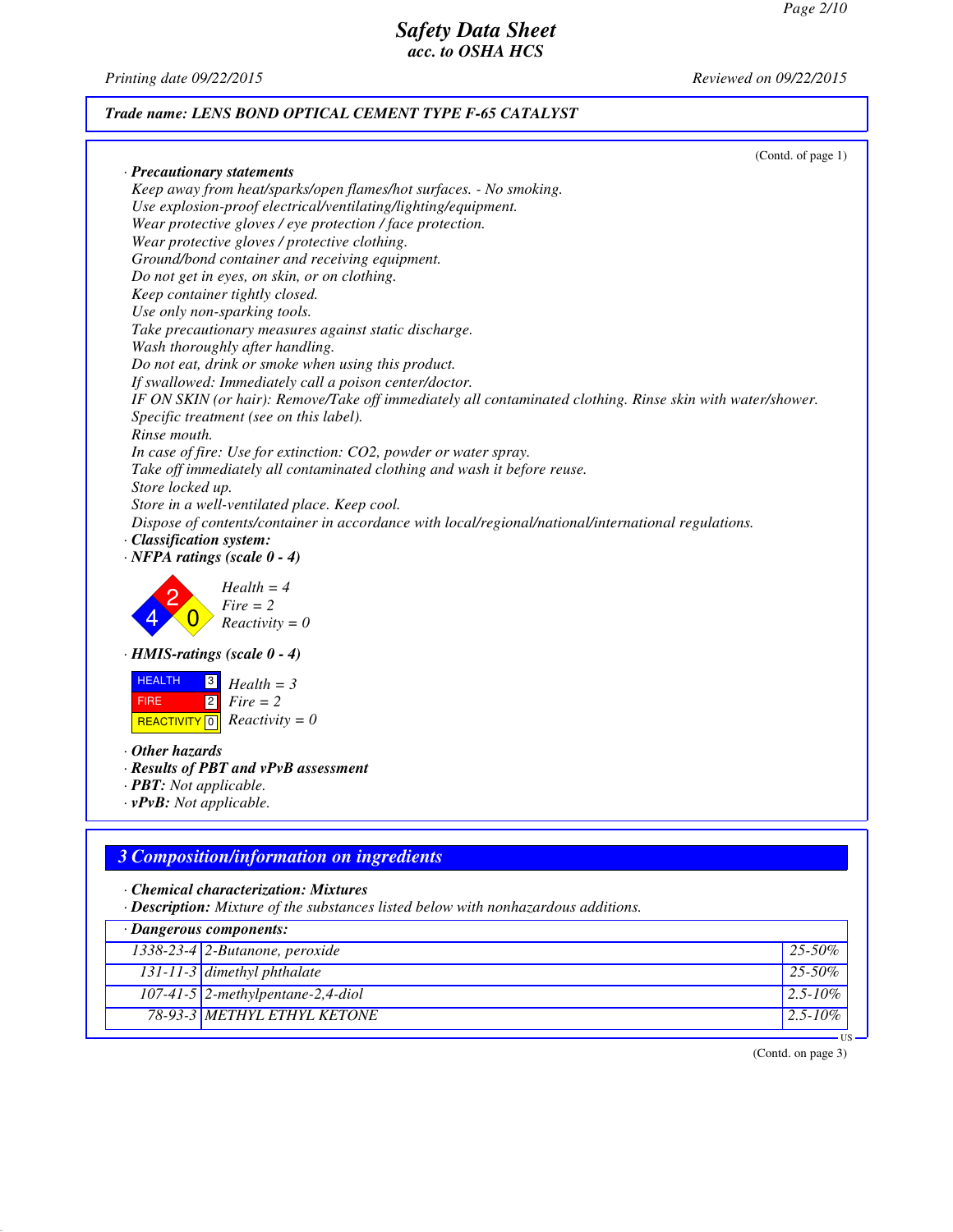*Printing date 09/22/2015 Reviewed on 09/22/2015*

# *Trade name: LENS BOND OPTICAL CEMENT TYPE F-65 CATALYST*

(Contd. of page 2)

#### *4 First-aid measures*

#### *· Description of first aid measures*

*· General information:*

*Immediately remove any clothing soiled by the product.*

- *In case of irregular breathing or respiratory arrest provide artificial respiration.*
- *· After inhalation: In case of unconsciousness place patient stably in side position for transportation.*
- *· After skin contact: Immediately wash with water and soap and rinse thoroughly.*
- *· After eye contact: Rinse opened eye for several minutes under running water. Then consult a doctor.*
- *· After swallowing: Do not induce vomiting; immediately call for medical help.*
- *· Information for doctor:*
- *· Most important symptoms and effects, both acute and delayed No further relevant information available.*
- *· Indication of any immediate medical attention and special treatment needed*
- *No further relevant information available.*

#### *5 Fire-fighting measures*

- *· Extinguishing media*
- *· Suitable extinguishing agents:*
- *CO2, extinguishing powder or water spray. Fight larger fires with water spray or alcohol resistant foam.*
- *· Special hazards arising from the substance or mixture No further relevant information available.*
- *· Advice for firefighters*
- *· Protective equipment: No special measures required.*

#### *6 Accidental release measures*

- *· Personal precautions, protective equipment and emergency procedures Not required.*
- *· Environmental precautions: Do not allow to enter sewers/ surface or ground water.*
- *· Methods and material for containment and cleaning up:*
- *Absorb with liquid-binding material (sand, diatomite, acid binders, universal binders, sawdust). Dispose contaminated material as waste according to item 13.*
- *Ensure adequate ventilation. · Reference to other sections*
- *See Section 7 for information on safe handling.*
- *See Section 8 for information on personal protection equipment.*
- *See Section 13 for disposal information.*

#### *7 Handling and storage*

#### *· Handling:*

- *· Precautions for safe handling*
- *Ensure good ventilation/exhaustion at the workplace.*
- *Prevent formation of aerosols.*
- *· Information about protection against explosions and fires: Protect from heat.*
- *Protect against electrostatic charges.*
- *· Conditions for safe storage, including any incompatibilities*
- *· Storage:*
- *· Requirements to be met by storerooms and receptacles: No special requirements.*
- *· Information about storage in one common storage facility: Not required.*
- *· Further information about storage conditions: Protect from heat and direct sunlight.*

(Contd. on page 4)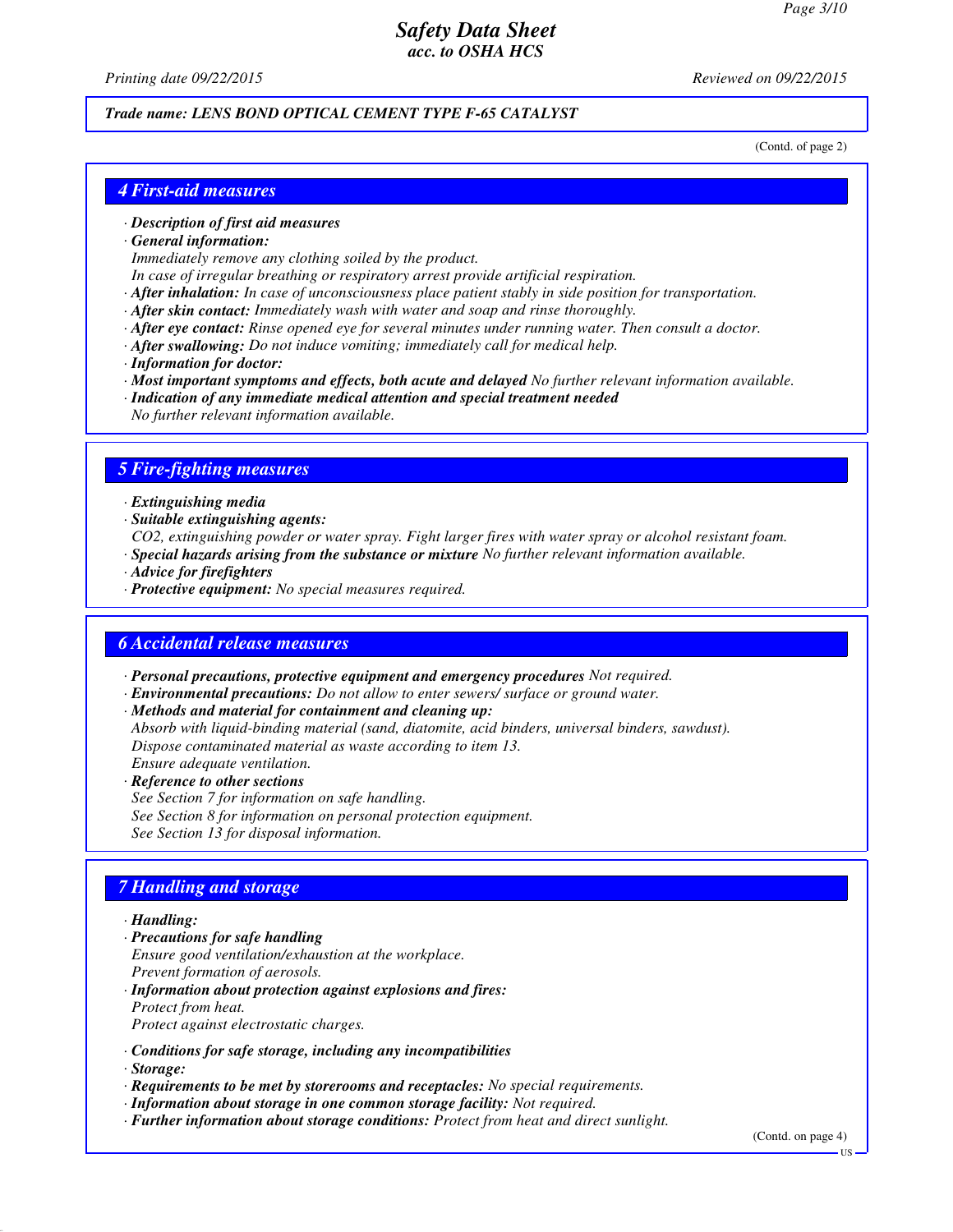*Printing date 09/22/2015 Reviewed on 09/22/2015*

*Trade name: LENS BOND OPTICAL CEMENT TYPE F-65 CATALYST*

(Contd. of page 3)

*· Specific end use(s) No further relevant information available.*

*8 Exposure controls/personal protection*

*· Additional information about design of technical systems: No further data; see item 7.*

- *· Control parameters*
- *· Components with limit values that require monitoring at the workplace:*

*1338-23-4 2-Butanone, peroxide*

*REL Ceiling limit value: 1.5 mg/m³, 0.2 ppm*

*TLV Ceiling limit value: 1.5 mg/m³, 0.2 ppm*

*131-11-3 dimethyl phthalate*

*PEL Long-term value: 5 mg/m³*

*REL Long-term value: 5 mg/m³*

*TLV Long-term value: 5 mg/m³*

*107-41-5 2-methylpentane-2,4-diol*

*REL Ceiling limit value: 125 mg/m³, 25 ppm*

*TLV Ceiling limit value: 121 mg/m³, 25 ppm*

*78-93-3 METHYL ETHYL KETONE*

- *PEL Long-term value: 590 mg/m³, 200 ppm REL Short-term value: 885 mg/m³, 300 ppm*
	- *Long-term value: 590 mg/m³, 200 ppm*
- *TLV Short-term value: 885 mg/m³, 300 ppm Long-term value: 590 mg/m³, 200 ppm BEI*

# *· Ingredients with biological limit values:*

*78-93-3 METHYL ETHYL KETONE*

*BEI 2 mg/L Medium: urine Time: end of shift*

*Parameter: MEK*

*· Additional information: The lists that were valid during the creation were used as basis.*

*· Exposure controls*

- *· Personal protective equipment:*
- *· General protective and hygienic measures: Keep away from foodstuffs, beverages and feed. Immediately remove all soiled and contaminated clothing.*
- *Wash hands before breaks and at the end of work.*
- *Store protective clothing separately.*

*Avoid contact with the eyes and skin.*

*· Breathing equipment:*

*In case of brief exposure or low pollution use respiratory filter device. In case of intensive or longer exposure use respiratory protective device that is independent of circulating air. · Protection of hands:*



*Protective gloves*

(Contd. on page 5)

US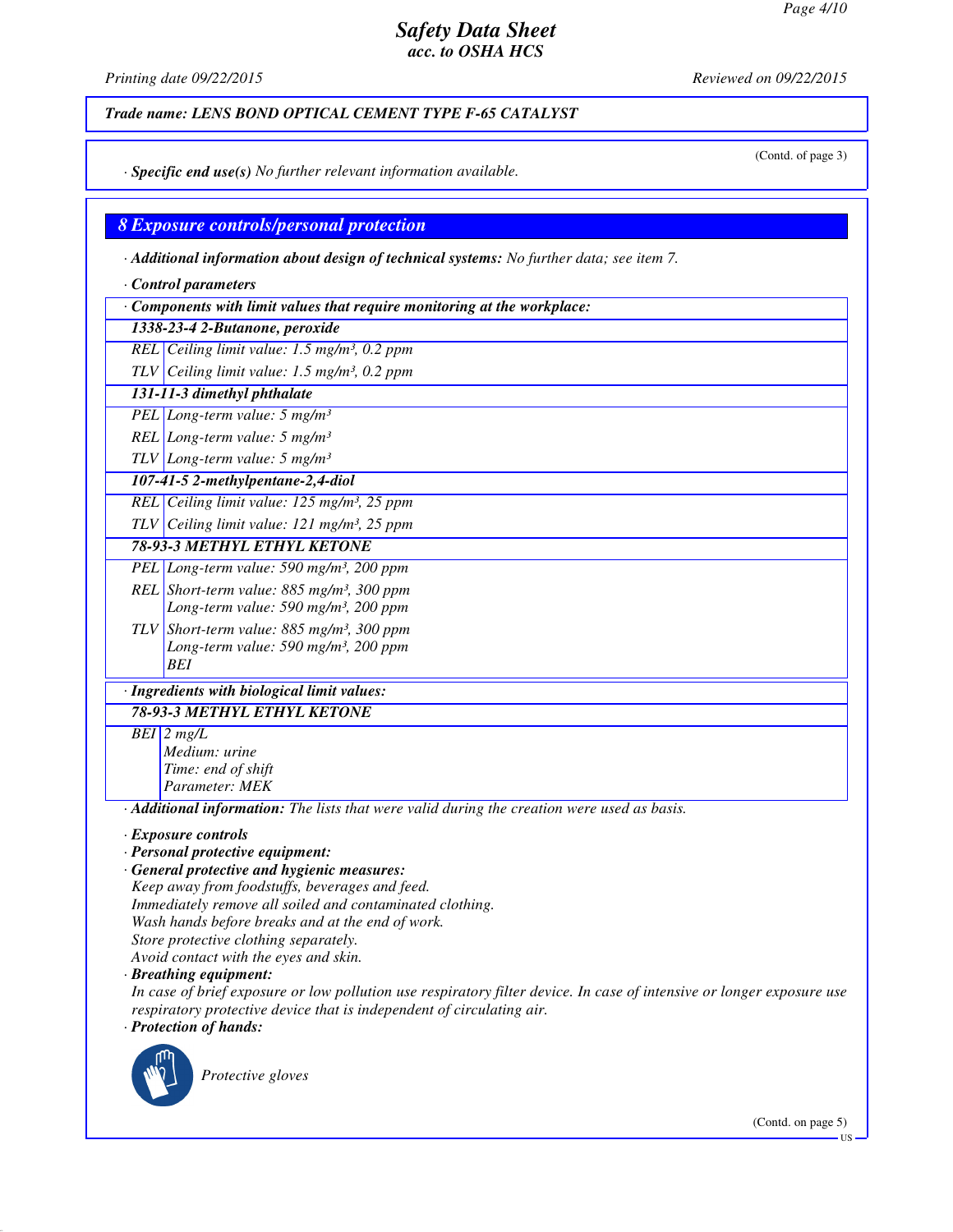*Printing date 09/22/2015 Reviewed on 09/22/2015*

#### *Trade name: LENS BOND OPTICAL CEMENT TYPE F-65 CATALYST*

(Contd. of page 4)

*The glove material has to be impermeable and resistant to the product/ the substance/ the preparation. Due to missing tests no recommendation to the glove material can be given for the product/ the preparation/ the chemical mixture.*

*Selection of the glove material on consideration of the penetration times, rates of diffusion and the degradation · Material of gloves*

*The selection of the suitable gloves does not only depend on the material, but also on further marks of quality and varies from manufacturer to manufacturer. As the product is a preparation of several substances, the resistance of the glove material can not be calculated in advance and has therefore to be checked prior to the application.*

*· Penetration time of glove material*

*The exact break through time has to be found out by the manufacturer of the protective gloves and has to be observed.*

*· Eye protection: Goggles recommended during refilling.*

| <b>9 Physical and chemical properties</b>                  |                                           |                       |
|------------------------------------------------------------|-------------------------------------------|-----------------------|
| · Information on basic physical and chemical properties    |                                           |                       |
| · General Information                                      |                                           |                       |
| $\cdot$ Appearance:                                        |                                           |                       |
| Form:                                                      | Liquid                                    |                       |
| Color:                                                     | Colorless                                 |                       |
| $\cdot$ Odor:                                              | Characteristic                            |                       |
| · Odour threshold:                                         | Not determined.                           |                       |
| $\cdot$ pH-value:                                          | Not determined.                           |                       |
| · Change in condition                                      |                                           |                       |
| <b>Melting point/Melting range:</b>                        | Undetermined.                             |                       |
| <b>Boiling point/Boiling range:</b>                        | Undetermined.                             |                       |
| · Flash point:                                             | 58 °C (136 °F)                            |                       |
| · Flammability (solid, gaseous):                           | Not flammable.                            |                       |
| · Ignition temperature:                                    | 260 °C (500 °F)                           |                       |
| · Decomposition temperature:                               | Not determined.                           |                       |
| · Auto igniting:                                           | Product is not selfigniting.              |                       |
| · Danger of explosion:                                     | Not determined.                           |                       |
| · Explosion limits:                                        |                                           |                       |
| Lower:                                                     | Not determined.                           |                       |
| <b>Upper:</b>                                              | Not determined.                           |                       |
| · Vapor pressure:                                          | Not determined.                           |                       |
| $\cdot$ Density at 20 °C (68 °F):                          | $1.084$ g/cm <sup>3</sup> (9.046 lbs/gal) |                       |
| $\cdot$ Relative density                                   | Not determined.                           |                       |
| · Vapour density                                           | Not determined.                           |                       |
| $\cdot$ Evaporation rate                                   | Not determined.                           |                       |
| · Solubility in / Miscibility with                         |                                           |                       |
| Water:                                                     | Not miscible or difficult to mix.         |                       |
| · Partition coefficient (n-octanol/water): Not determined. |                                           |                       |
| · Viscosity:                                               |                                           |                       |
| Dynamic:                                                   | Not determined.                           |                       |
|                                                            |                                           | (Contd. on page $6$ ) |

US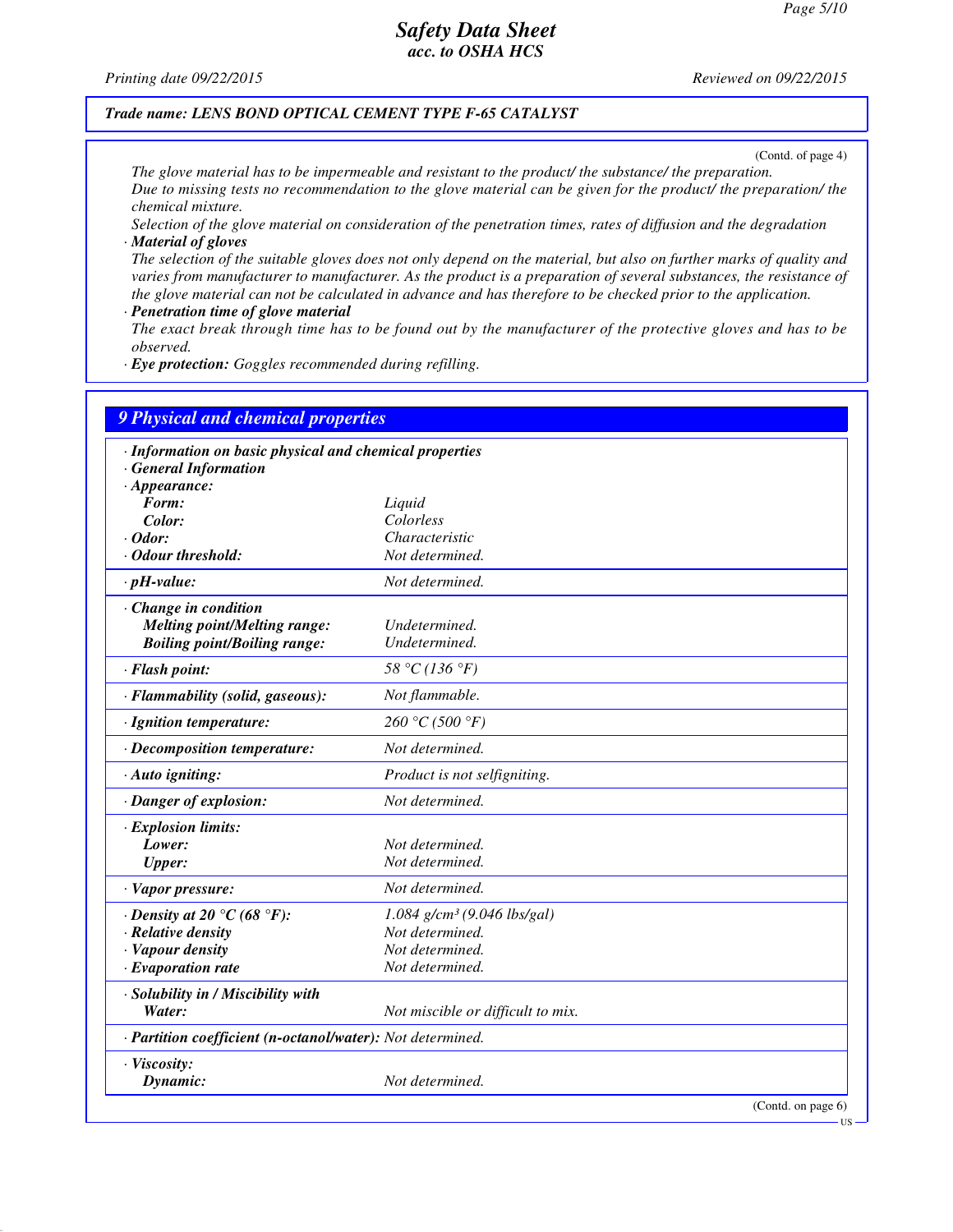*Printing date 09/22/2015 Reviewed on 09/22/2015*

#### *Trade name: LENS BOND OPTICAL CEMENT TYPE F-65 CATALYST*

|                           |                                            | (Contd. of page $5$ ) |
|---------------------------|--------------------------------------------|-----------------------|
| Kinematic:                | Not determined.                            |                       |
| · Solvent content:        |                                            |                       |
| Organic solvents:         | $3.0\%$                                    |                       |
| <b>VOC</b> content:       | 3.0%                                       |                       |
|                           | $32.5$ g/l / 0.27 lb/gl                    |                       |
| $\cdot$ Other information | No further relevant information available. |                       |

#### *10 Stability and reactivity*

*· Reactivity*

*· Chemical stability*

*· Thermal decomposition / conditions to be avoided: No decomposition if used according to specifications.*

- *· Possibility of hazardous reactions No dangerous reactions known.*
- *· Conditions to avoid No further relevant information available.*
- *· Incompatible materials: No further relevant information available.*
- *· Hazardous decomposition products: No dangerous decomposition products known.*

#### *11 Toxicological information*

- *· Information on toxicological effects*
- *· Acute toxicity:*
- *· Primary irritant effect:*
- *· on the skin: No irritant effect.*
- *· on the eye: No irritating effect.*
- *· Sensitization: No sensitizing effects known.*
- *· Additional toxicological information:*

*The product shows the following dangers according to internally approved calculation methods for preparations: Toxic*

*Very toxic Danger through skin absorption.*

*· Carcinogenic categories*

*· IARC (International Agency for Research on Cancer)*

*7722-84-1 Hydrogen Peroxide Solution, 30% 3* 

*· NTP (National Toxicology Program)*

*None of the ingredients is listed.*

*· OSHA-Ca (Occupational Safety Health Administration)*

*None of the ingredients is listed.*

# *12 Ecological information*

*· Toxicity*

- *· Aquatic toxicity: No further relevant information available.*
- *· Persistence and degradability No further relevant information available.*
- *· Behavior in environmental systems:*
- *· Bioaccumulative potential No further relevant information available.*
- *· Mobility in soil No further relevant information available.*

(Contd. on page 7)

US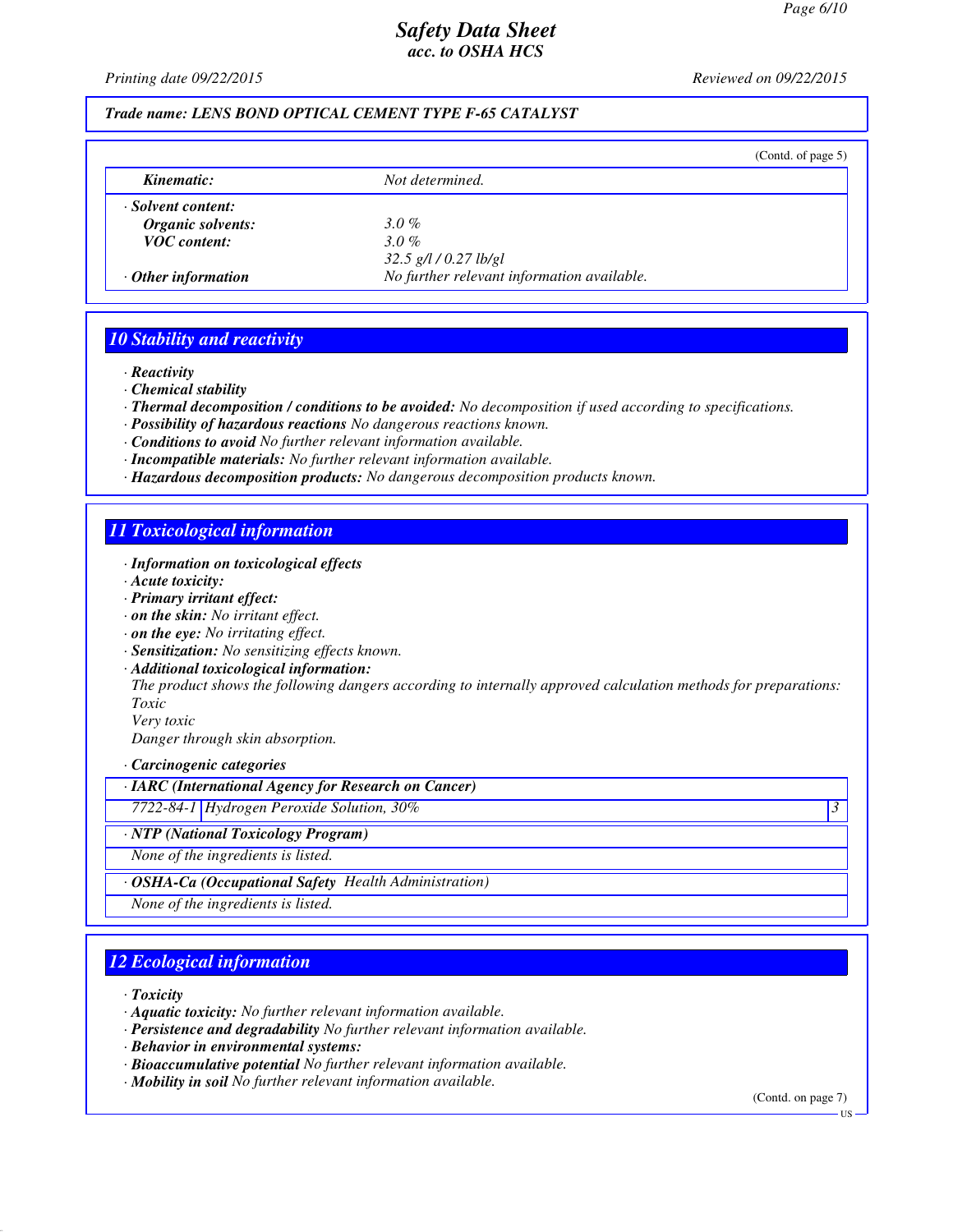*Printing date 09/22/2015 Reviewed on 09/22/2015*

#### *Trade name: LENS BOND OPTICAL CEMENT TYPE F-65 CATALYST*

(Contd. of page 6)

- *· Additional ecological information:*
- *· General notes:*
- *Water hazard class 1 (Self-assessment): slightly hazardous for water*
- *Do not allow undiluted product or large quantities of it to reach ground water, water course or sewage system.*
- *· Results of PBT and vPvB assessment*
- *· PBT: Not applicable.*
- *· vPvB: Not applicable.*
- *· Other adverse effects No further relevant information available.*

#### *13 Disposal considerations*

- *· Waste treatment methods · Recommendation: Must not be disposed of together with household garbage. Do not allow product to reach sewage system.*
- *· Uncleaned packagings:*
- *· Recommendation: Disposal must be made according to official regulations.*

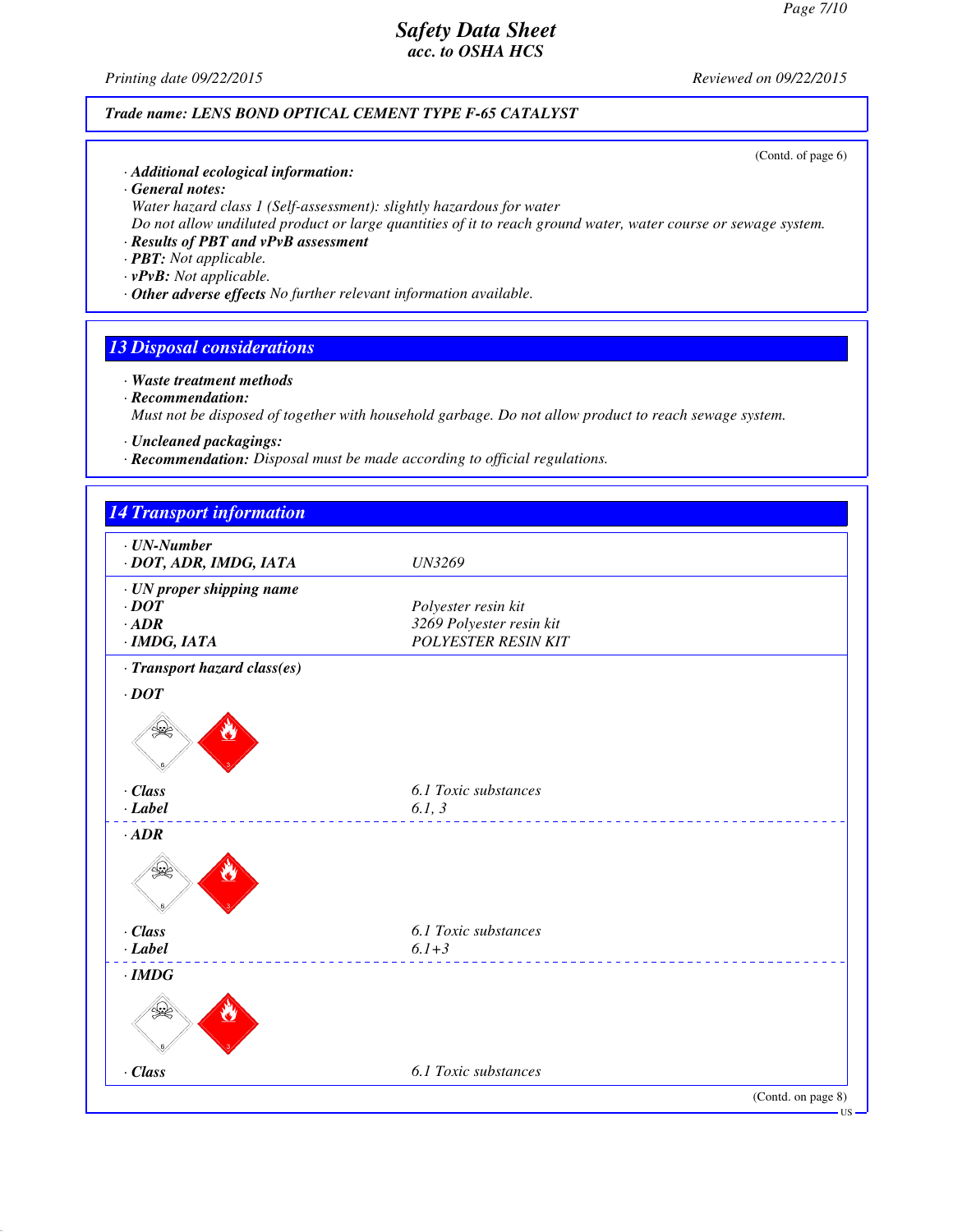*Printing date 09/22/2015 Reviewed on 09/22/2015*

#### *Trade name: LENS BOND OPTICAL CEMENT TYPE F-65 CATALYST*

|                                              | (Contd. of page 7)                               |
|----------------------------------------------|--------------------------------------------------|
| $\cdot$ <i>Label</i>                         | 6.1/3                                            |
| $\cdot$ IATA                                 |                                                  |
|                                              |                                                  |
| $\cdot$ Class                                | 6.1 Toxic substances                             |
| $\cdot$ <i>Label</i>                         | 6.1(3)                                           |
| · Packing group<br>· DOT, ADR, IMDG, IATA    | I                                                |
| · Environmental hazards:                     |                                                  |
| · Marine pollutant:                          | No                                               |
| · Special precautions for user               | Warning: Toxic substances                        |
| · Danger code (Kemler):                      | 663                                              |
| · EMS Number:                                | $F-E.S-D$                                        |
| · Transport in bulk according to Annex II of |                                                  |
| <b>MARPOL73/78 and the IBC Code</b>          | Not applicable.                                  |
| · Transport/Additional information:          |                                                  |
| $\cdot$ DOT                                  |                                                  |
| $\cdot$ Quantity limitations                 | On passenger aircraft/rail: 1 L                  |
|                                              | On cargo aircraft only: 30 L                     |
| $\cdot$ IMDG                                 |                                                  |
| $\cdot$ Limited quantities (LQ)              | $\theta$                                         |
| $\cdot$ Excepted quantities (EQ)             | Code: E5                                         |
|                                              | Maximum net quantity per inner packaging: 1 ml   |
|                                              | Maximum net quantity per outer packaging: 300 ml |
| · UN "Model Regulation":                     | UN3269, Polyester resin kit, $6.1$ (3), I        |

#### *15 Regulatory information*

*· Safety, health and environmental regulations/legislation specific for the substance or mixture · Sara*

- *· Section 355 (extremely hazardous substances):*
	- *7722-84-1 Hydrogen Peroxide Solution, 30%*
- *· Section 313 (Specific toxic chemical listings):*
- *131-11-3 dimethyl phthalate*
- *78-93-3 METHYL ETHYL KETONE*
- *· TSCA (Toxic Substances Control Act):*
- *All ingredients are listed.*
- *· Proposition 65*
- *· Chemicals known to cause cancer:*
- *None of the ingredients is listed.*
- *· Chemicals known to cause reproductive toxicity for females:*
- *None of the ingredients is listed.*

(Contd. on page 9)

US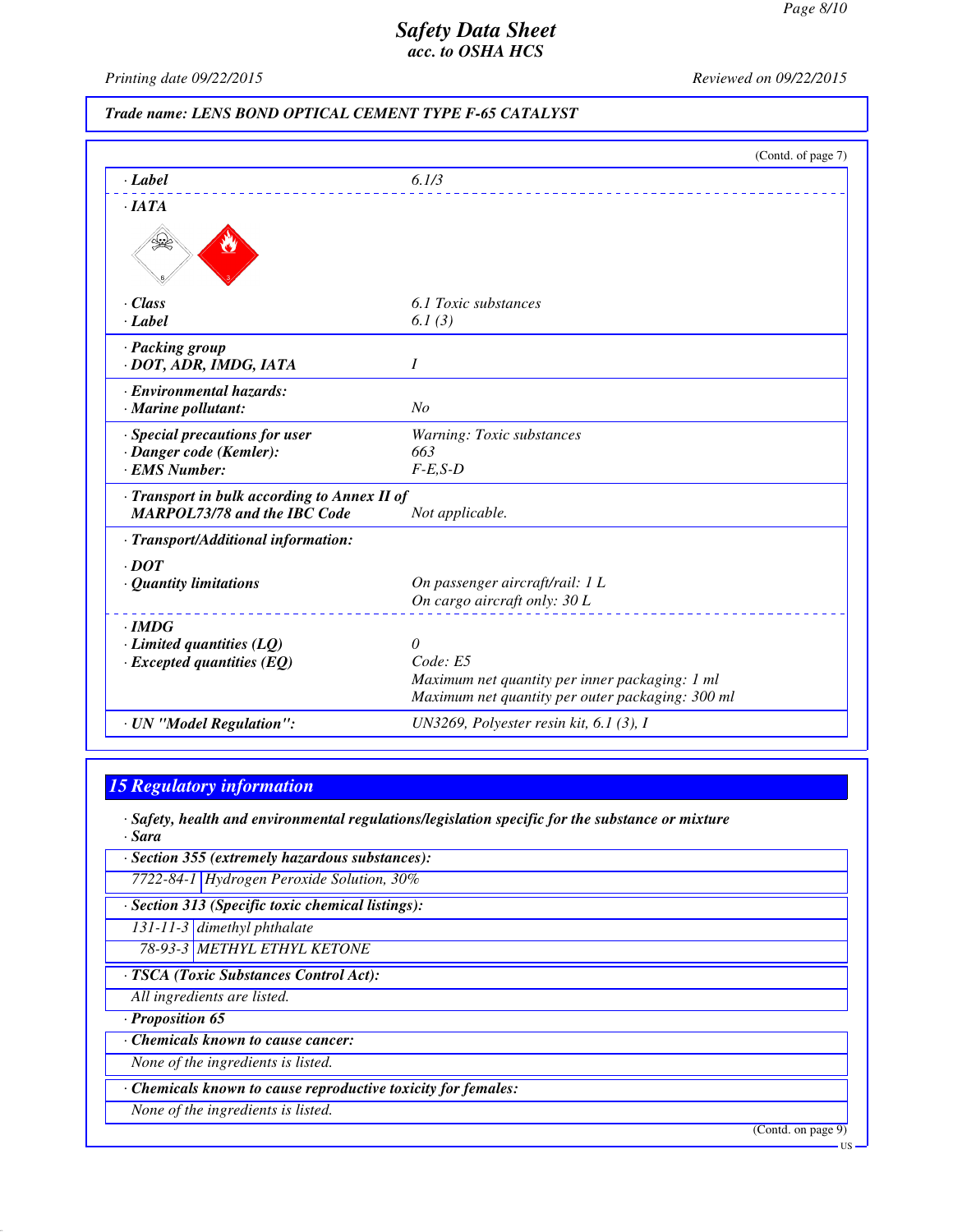*Printing date 09/22/2015 Reviewed on 09/22/2015*

*Trade name: LENS BOND OPTICAL CEMENT TYPE F-65 CATALYST*

(Contd. of page 8)

*· Chemicals known to cause reproductive toxicity for males:*

*None of the ingredients is listed.*

*· Chemicals known to cause developmental toxicity:*

*None of the ingredients is listed.*

*· Carcinogenic categories*

*· EPA (Environmental Protection Agency)*

*131-11-3 dimethyl phthalate D* 

*78-93-3 METHYL ETHYL KETONE I* 

*· TLV (Threshold Limit Value established by ACGIH)*

*7722-84-1 Hydrogen Peroxide Solution, 30% A3*

*· NIOSH-Ca (National Institute for Occupational Safety and Health)*

*None of the ingredients is listed.*

*· GHS label elements The product is classified and labeled according to the Globally Harmonized System (GHS). · Hazard pictograms*



*· Signal word Danger*

*· Hazard-determining components of labeling: dimethyl phthalate 2-Butanone, peroxide · Hazard statements Flammable liquid and vapor. Toxic if swallowed. Fatal in contact with skin. · Precautionary statements Keep away from heat/sparks/open flames/hot surfaces. - No smoking. Use explosion-proof electrical/ventilating/lighting/equipment. Wear protective gloves / eye protection / face protection. Wear protective gloves / protective clothing. Ground/bond container and receiving equipment. Do not get in eyes, on skin, or on clothing. Keep container tightly closed. Use only non-sparking tools. Take precautionary measures against static discharge. Wash thoroughly after handling. Do not eat, drink or smoke when using this product. If swallowed: Immediately call a poison center/doctor. IF ON SKIN (or hair): Remove/Take off immediately all contaminated clothing. Rinse skin with water/shower. Specific treatment (see on this label). Rinse mouth. In case of fire: Use for extinction: CO2, powder or water spray. Take off immediately all contaminated clothing and wash it before reuse. Store locked up. Store in a well-ventilated place. Keep cool. Dispose of contents/container in accordance with local/regional/national/international regulations.* (Contd. on page 10)